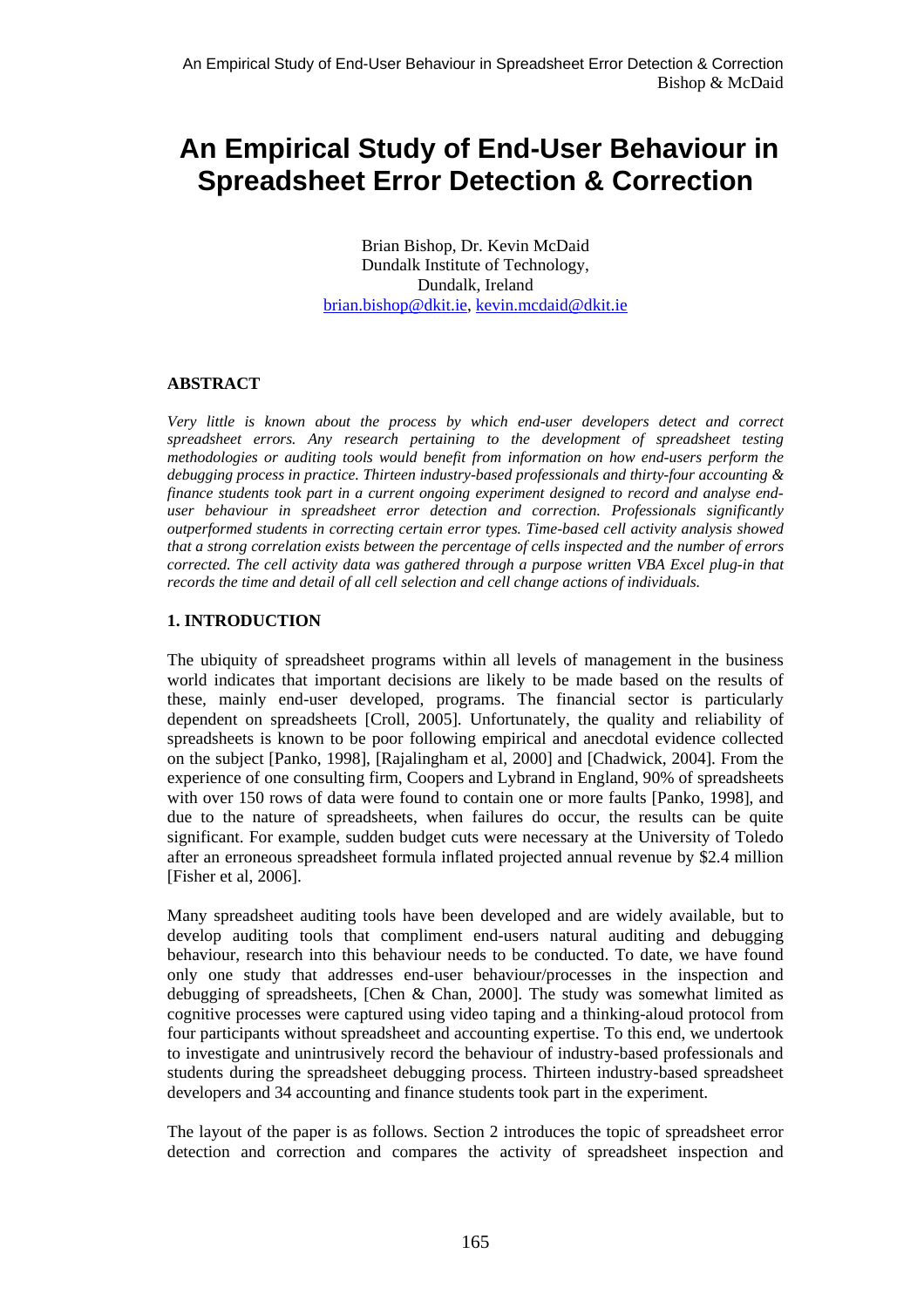debugging with that of imperative programming language verification, validation and debugging. Section 3 details our research goals and experiment methodology. In Section 4 initial findings of the experiment are presented. A conclusion and proposed future research are detailed in Section 5.

#### **2. SPREADSHEET ERROR DETECTION AND CORRECTION**

Very little research has been conducted on the error detection process for spreadsheets. The emphasis of the small amount of spreadsheet research available has been on the prevention of spreadsheet errors through spreadsheet design and testing methodologies. The notable exceptions to this are [Chen & Chan, 2000] which is mentioned in the previous section, [Galletta et al, 1993], [Galletta et al, 1996], [Panko, 1999] and [Howe & Simpkin, 2006] in which studies on error-finding performance, the effect of spreadsheet presentation in error detection, applying code inspection to spreadsheet testing and the factors affecting the ability to detect spreadsheet errors were undertaken respectively. Importantly, none of these papers, unlike our work, deal with the cell-by-cell processes by which, or the order in which, these errors are found and corrected. In [Galletta et al, 1996], the author concludes that an increased understanding of the error-finding process could help avert some of the well publicised spreadsheet errors.

Authors have in the past looked to the traditional software development domain for methods and tools that could yield spreadsheet process improvement. Examples include the application of code inspection to spreadsheet testing [Panko, 1999], software visualisation applied to spreadsheets for fault localisation [Ruthruff et al, 2003] and using test driven development, an eXtreme Programming technique, for developing spreadsheets [Rust et al, 2006]. The application of traditional software verification and validation (V&V) and debugging research to the spreadsheet paradigm would seem like a natural course of action for spreadsheet error detection and correction research, but error detection and debugging in spreadsheets is a combination of static and dynamic  $V\&V$ . and debugging associated with traditional programming languages. A comparison between spreadsheets and traditional programming languages and the ramifications of the differences with regard to testing techniques and terminology are discussed briefly in the next section.

#### **2.1 Software Verification and Validation: Spreadsheets Vs Traditional Programming Languages**

In traditional software development, verification and validation  $(V&V)$  are processes used to determine if the software is being built correctly and if it the correct software is being built, respectively [Jenkins et al, 1998]. V&V is concerned with establishing the existence of defects in a system, as distinct from debugging, which is concerned with locating and repairing these defects once their existence is established [Sommerville, 2004].

Software verification is composed of both static and dynamic verification. Static verification involves the inspection of code and other development artifacts. It is static in nature in that the system is not exercised in the examination of the code or documents. Dynamic verification involves program testing, concerned with exercising and observing program behaviour [Sommerville, 2004]. They are two distinct processes. In the spreadsheet paradigm, code inspection (individual phase) and the debugging process invariably become amalgamated. In the spreadsheet debugging process, where the sought error is found and corrected, the spreadsheet updates all cells. In this way the implication of the change can been seen immediately. This is similar to the dynamic verification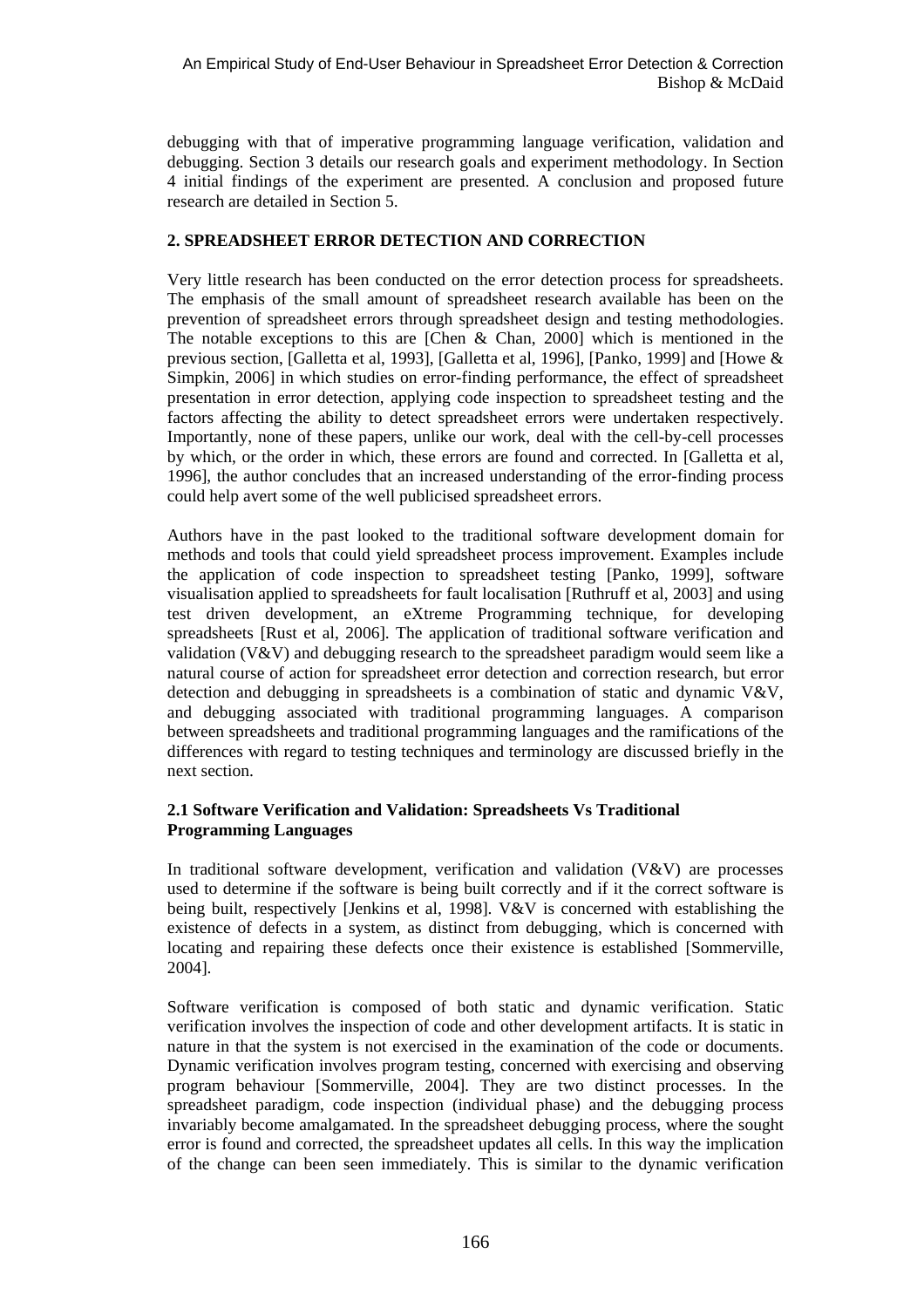process of software testing. What can be taken from this is that static verification, dynamic verification, and debugging in traditional software development are three distinct processes, whereas spreadsheet debugging involves the integration of these into a single process. Further differences between spreadsheet and imperative programming paradigms, and the ramifications these differences may have for spreadsheet testing methodologies have been addressed in [Rothermel et al, 2001].

The terms spreadsheet auditing, debugging, inspection, testing, error finding etc. are sometimes used interchangeably in spreadsheet literature. For the purposes of this paper, spreadsheet error detection refers to the inspection by an individual of the spreadsheet code and the discovery of any errors, error correction refers to the successful correction of discovered errors, and spreadsheet debugging refers to the combination of these processes.

#### **3. ANALYSING END-USER BEHAVIOUR: RESEARCH GOALS AND METHODOLOGY**

## **3.1 Research Questions**

Some questions we seek to answer are as follows:

- Will industry-based spreadsheet developers outperform students in detecting and correcting certain types of errors?
- Is there a correlation between the number of cells inspected and error detection and correction performance?
- Can common patterns of spreadsheet debugging behaviour be identified, and are there particular patterns that are more effective than others?

The research is in its early to mid stages, and many questions and hypothesis have yet to be answered and tested respectively. Initial analysis and some interesting findings from our first experiment are presented in Section 4. The following section details the experiment methodology.

## **3.2 Methodology**

## **Experimental Spreadsheet Model**

Regarding the detail of the experiment, a spreadsheet model has been developed consisting of three worksheets seeded with errors (see Appendix A). The names and functions of each of the three worksheets are as follows: *Payroll*, compute typical payroll expenses; *Office Expenses*, compute office expenses; *Projections*, perform a 5-year projection of future expenses. Each worksheet has different error characteristics. *Payroll* has data entry, rule violation and formula errors; *Office Expenses* has clerical, data entry and formula errors; *Projections* has mostly formula errors.

Participants were asked to debug the spreadsheet, and each error found was to be corrected directly in the spreadsheet itself. The spreadsheet model was adapted from a previous experiment carried out by Howe & Simpkin [2006], in which 228 students took part in an experiment designed to identify the factors which influence error-detection capability. Among other advantages, using a similar spreadsheet model to the one detailed in [Howe & Simpkin, 2006] allows us to compare results obtained from a large number of students with those of industry-based professionals.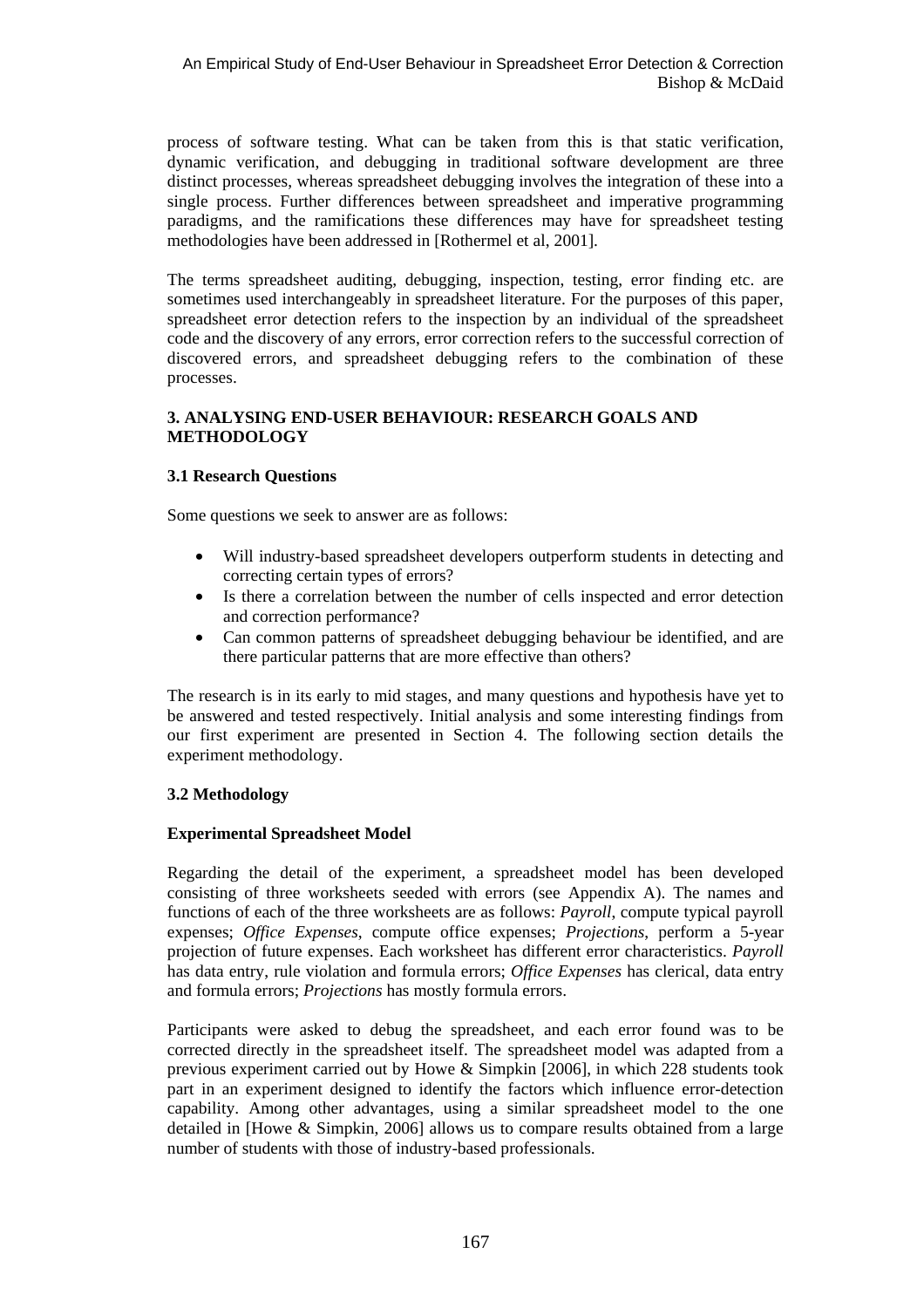Although other error classification systems exist [Teo & Tan, 1997], [Panko, 1998] , the error classification system from [Howe & Simpkin, 2006] was utilised for this experiment, mainly to allow for detailed comparisons to be made between the error detection results of the 13 professionals and 34 students from our study and the 228 students from the experiment detailed in [Howe & Simpkin, 2006]. The error categories, and number of seeded errors of each category, are as follows. *Clerical/Non material errors* (4), such as spelling errors. *Rule Violations* (4) are cell entries that violate company policy, for example paying an employee overtime when that employee is not eligible for overtime. *Data Entry errors* (8) include negative values, numbers entered as text etc. *Formula Errors* (26), such as inaccurate range references, illogical formulas etc.

#### **Spreadsheet Cell Activity Tracking Tool**

Crucially, a tool has been developed (in VBA) to record the time and detail of all cell selection and cell change actions of individuals while debugging a spreadsheet. The data recorded is as follows: individual cells selected, cell ranges selected, worksheet selections, individual cells edited  $\&$  the resulting cell value, cell ranges edited  $\&$  resulting cell values. Timestamps are recorded for all of these activities (in milliseconds). More complex spreadsheet activities can also be identified from the resulting data log. These include copy and past, undo typing, redo typing and drag-and-fill.

#### **Sample**

Thirteen industry-based spreadsheet developers took part in the experiment, along with thirty-four second year accounting & finance students. The backgrounds of the professional participants are as follows: Accountants, 8; Financial Analysts, 2; Actuaries, 1; Software Developers, 2; with all the professional participants, including the two software development participants, having an industry based working knowledge of spreadsheet development and use. The need for spreadsheet experiments with industry professionals as opposed to the student population has been voiced by many researchers in this area, including the authors of the aforementioned paper, Howe & Simpkin [2006]. For comparison purposes the experiment was also carried out with 34 second year accounting and finance students.

#### **Process**

The subjects were given a copy of the experimental spreadsheet along with an instructions page. A short introduction on the instructions page explained the purpose of the task, namely to investigate how effectively spreadsheet users discover and correct errors. Subjects were asked to correct any errors found directly on the spreadsheet itself. The instructions page also contained some rules with regards to the data in the worksheets e.g. only employees with codes B or C are eligible to receive overtime pay.

Both the spreadsheet and the instructions were emailed to each of the industry-based professional subjects after they had been contacted and had agreed to take part. The student subjects were given the opportunity during a single 60 minute class period to participate in the study. No time limit was given to the professional subjects, but as pretests suggested, professional subjects completed the task in an average of 28 minutes, and student subjects in an average 36 minutes. The students knew in advance that a spreadsheet debugging exercise had been arranged, and the general feeling was that participants, both professional and student, approached the task as an interesting challenge. Subjects were told that cell activities were being recorded during the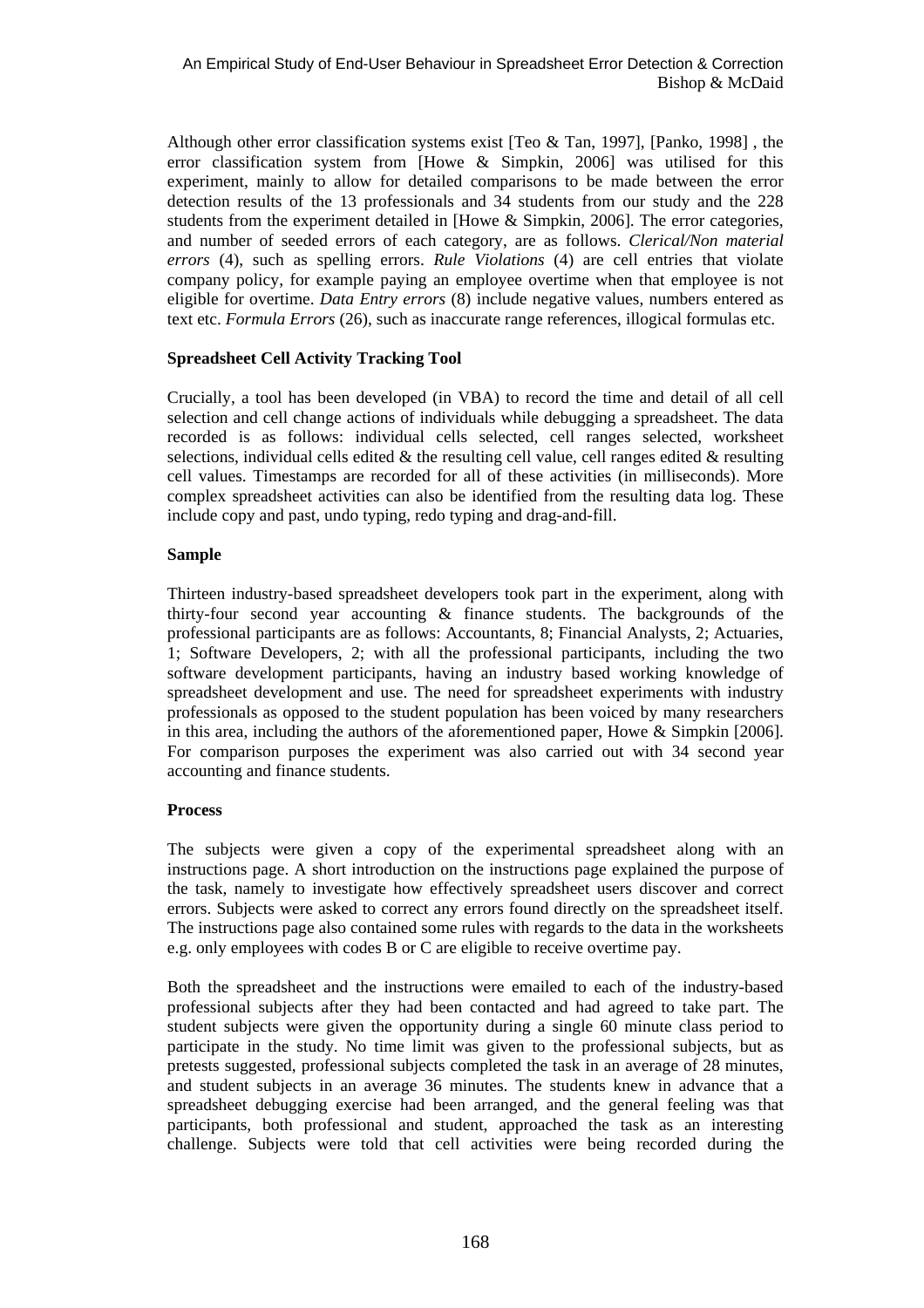debugging process, and that all individual results would remain confidential. Subjects were given contact details of the authors to request individual results.

#### **4. INITIAL FINDINGS**

Initial findings from analysis of the data recorded during the experiment and error correction results are detailed in the following sections.

#### **4.1 Overall Results**

#### **Error Correction Rates**

Industry-based professional subjects corrected 72% of all seeded errors and student subjects corrected 58% of all seeded errors. The results from Figure 1 show a clear distinction between performances of industry based professionals and students for Rule Violation and Formula errors, with professionals correcting 16% more formula errors than students and 20% more rule violation errors.

| <b>Error Type</b>         | No. of<br><b>Seeded</b><br><b>Errors</b> | % Errors<br>Corrected by<br><b>Professionals</b> | % Errors<br><b>Corrected</b><br>by Students | <b>Professionals</b><br><b>Compared to</b><br><b>Students</b> | [Howe $\&$<br>Simpkin,<br>2006]<br><b>Students</b> |
|---------------------------|------------------------------------------|--------------------------------------------------|---------------------------------------------|---------------------------------------------------------------|----------------------------------------------------|
| Clerical/Non-<br>Material | 4                                        | 17%                                              | 11%                                         | $+6%$                                                         | 66%                                                |
| Rules<br>Violation        | $\overline{4}$                           | 85%                                              | 65%                                         | $+20%$                                                        | 60%                                                |
| Data Entry                | 8                                        | 68%                                              | 63%                                         | $+5%$                                                         | 72%                                                |
| Formula                   | 26                                       | 79%                                              | 63%                                         | $+16%$                                                        | 54%                                                |
| <b>Total</b>              |                                          | 72%                                              | 58%                                         | $+14%$                                                        | 67%                                                |

**Figure 1 – Error Correction Results** 

#### **Error Correction Performance: Expert Vs Novice**

The spreadsheet used in this experiment is almost identical (but for six less clerical and five more material errors) to that used by the authors of [Howe & Simpkin, 2006]. This allows for a detailed comparison between results. The mean error detection rate from [Howe & Simpkin, 2006] was 67%, with subjects detecting 66% clerical, 60% rule violation, 72% data entry, and 54% formula errors. Students from both experiments yielded similar results, with the exception of clerical errors. The spreadsheet used by [Howe & Simpkin, 2006] had 10 clerical errors, and students were informed that clerical/spelling errors may be on the spreadsheet; 66% were detected. Students and professionals from our experiment found only 11% and 17% of the 4 clerical errors respectively. They showed little interest in detecting them, and most professionals thought them irrelevant. When comparing the *formula* and *rule-violation* error detection rates of students in [Howe & Simpkin, 2006] and the professional subjects in our experiment, the professional subjects corrected 25% more *formula* errors and 25% more *rule-violation* errors.

Although the overall average error correction results shown in Figure 1 are similar to those of [Howe & Simpkin, 2006], the difference in error correction rates for some of the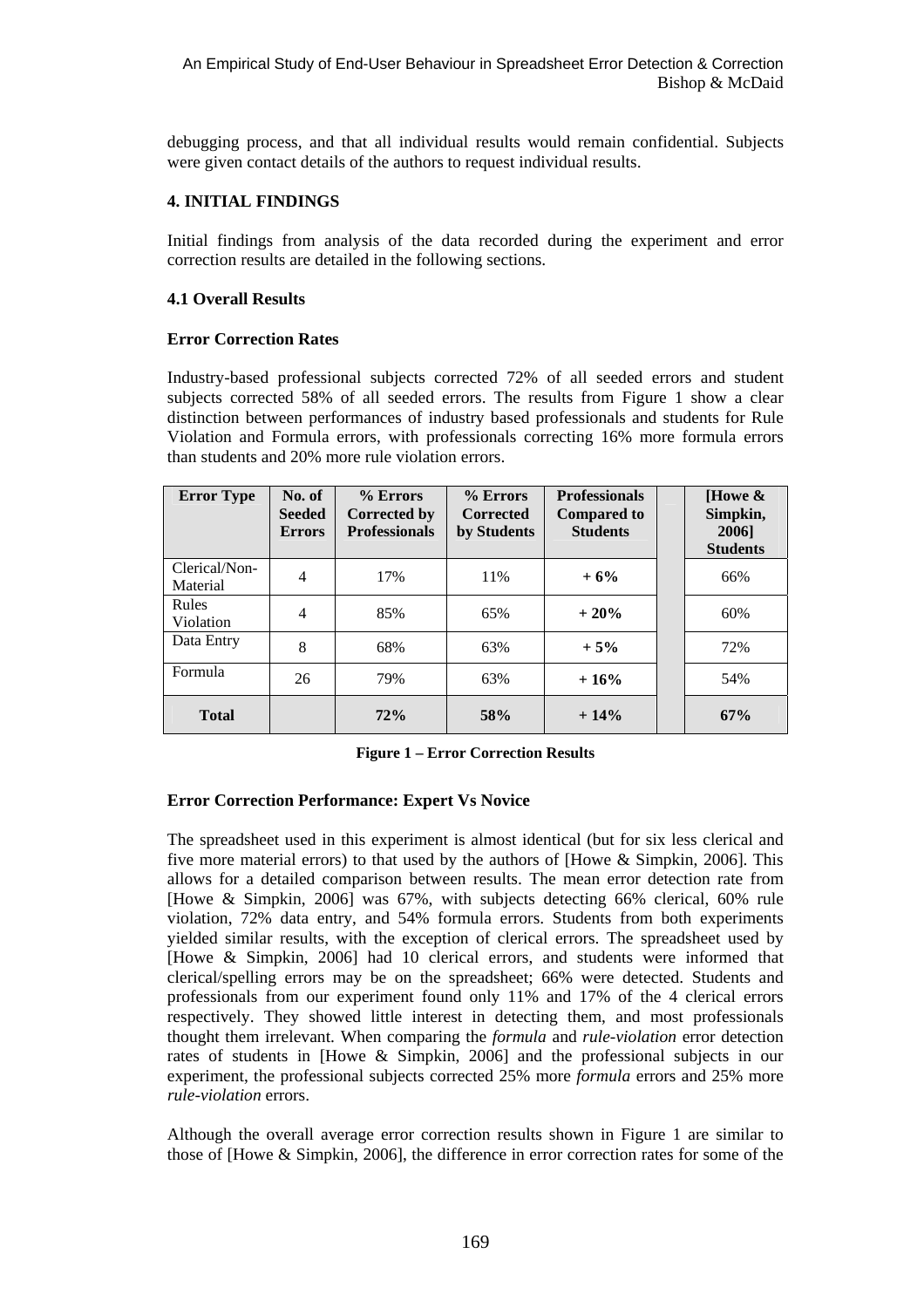error categories, particularly *formula errors*, between professionals from our experiment and students from both experiments is quite significant. This finding is contrary to the findings presented in [Galletta et al, 1993], in which spreadsheet experts did not outperform novices in detecting spreadsheet formula errors. The findings from [Galletta et al, 1993] suggest that spreadsheet expertise is not crucial for discovering errors strictly affecting spreadsheet formulas and structure. As the spreadsheet model used in our experiment was not complicated and did not require much, if any, domain knowledge, and given that the participating students in our experiment were themselves accounting & finance students (diminishing further the domain expertise factor), this leads to a conclusion that industry-based professionals with a good working knowledge of spreadsheets i.e. experts, find and correct more formula errors in less time than end-users with little or no industry-based spreadsheet experience i.e. novices.

One important element that may be a contributing factor to the differences in the findings of this experiment and that of [Galletta et al, 1993], with regards to spreadsheet expertise and *formula error* detection and correction performance, is the employment of selfreported measures to establish spreadsheet expertise used in [Galletta et al, 1993]. The professional subjects who took part in the experiment detailed in this paper were known to have a good industry-based working knowledge of spreadsheet use and development prior to their involvement in the experiment.

#### **Determining Possible Group Code-Inspection Phase Benefits**

In this experiment subjects inspected the spreadsheets individually; there was no group code inspection phase of any kind. In an attempt to determine what the average error correction yield might have been if individuals had been placed in groups of three, all combinations of three students were created and the number of separate errors corrected identified. The average performance across all combinations was calculated to represent the likely performance on average of a group of three students. This method assumes that there is no added benefit of working in groups of three beyond the sharing of information. The result of this process suggested that on average 81% of the errors would have been corrected if result pooling in groups of three was performed successfully. In a past study [Panko, 1999] the individual spreadsheet code inspection phase was followed by a group code inspection phase, using groups of three. It was found in that study that the gain from group-work came only from pooling the different errors detected previously by the individuals. The result of 81% is consistent with the 83% yield from group-work in [Panko, 1999].

## **4.2 Cells Inspected Versus Debugging Performance**

With the data recorded during the spreadsheet debugging process it is possible to identify any cells that were inspected or edited. It is also possible to determine the number of times each cell was inspected and to determine the time spent inspecting each cell. An important research goal was to determine if there was a correlation between the number of cells inspected and error detection/correction performance. To answer this question, analysis was conducted to identify, for each subject, the number of individual cells inspected or edited during the debugging process. A cell was considered inspected/checked if that cell was selected for a specified minimum time or if the cell value/formula was edited or changed directly, and if the cell was within a specified range of cells. The specified ranges of cells for this analysis were cells that contained formulas/values. Blank cells and column/row headings were not included. For this analysis there were 44 usable results, as time data had not been recorded correctly for one of the students and two of the professionals.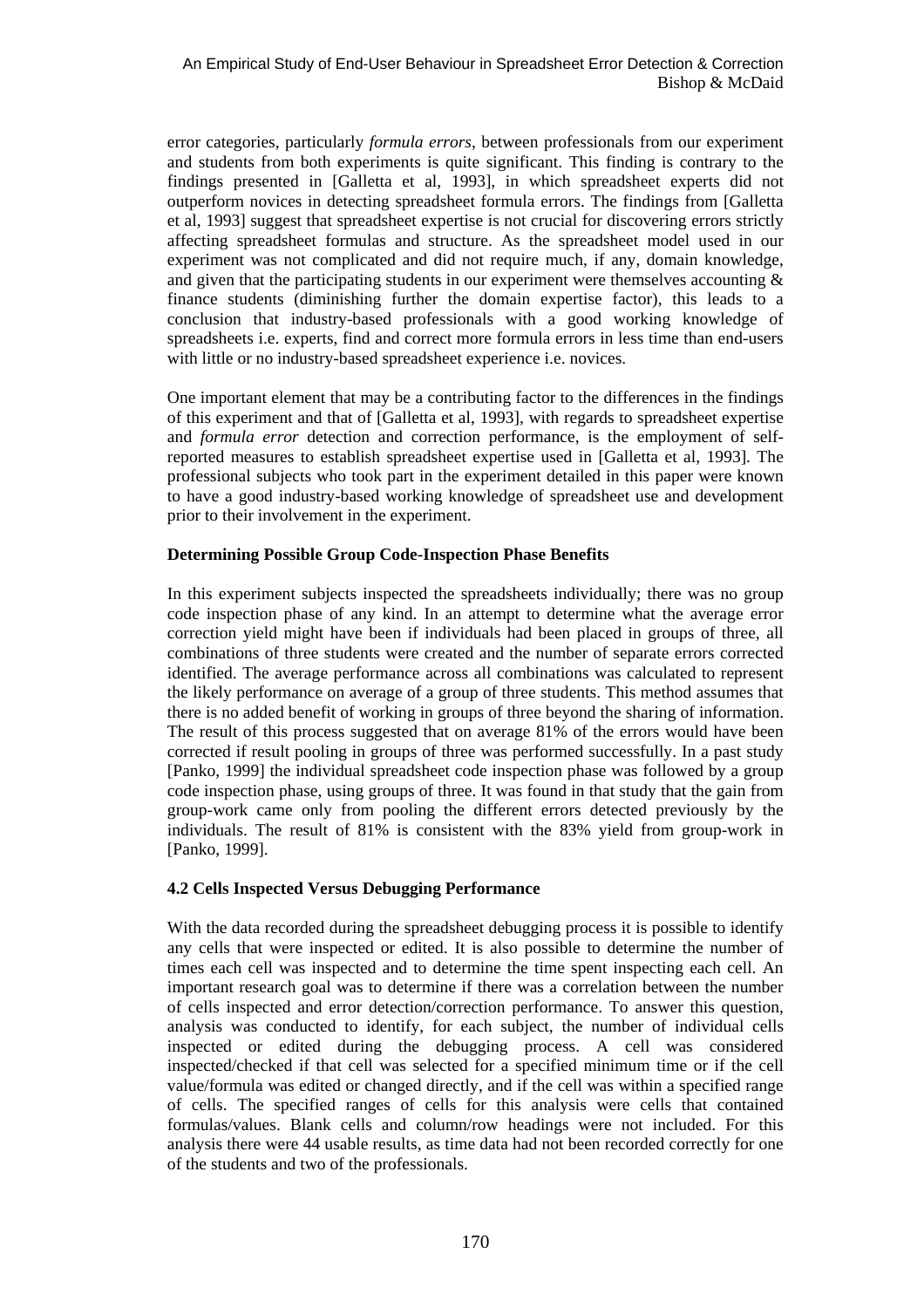Figure 2 shows a scatterplot for errors corrected versus coverage including a linear regression model for 44 subjects (no time data for one student and two professionals), where the minimum time specified for a cell to be considered inspected/checked is  $>0.3$ seconds. It is evident from Figure 2 that a moderate-strong relationship exists between the number of cells inspected and error detection/correction performance:  $\mathbb{R}^2$  value of 0.6421.



**Figure 2 – Errors Corrected over Cells Inspected (>0.3sec)** 

Figure 3 shows a scatterplot for errors corrected versus coverage including a linear regression model for the same 44 subjects, with the same specified cell range, where the minimum time specified for a cell to be considered inspected/checked is  $>1$  second:  $R^2$ value of 0.607 shows a similarly moderate-strong linear relationship.



**Figure 3 – Errors Corrected over Cells Inspected (>1sec)**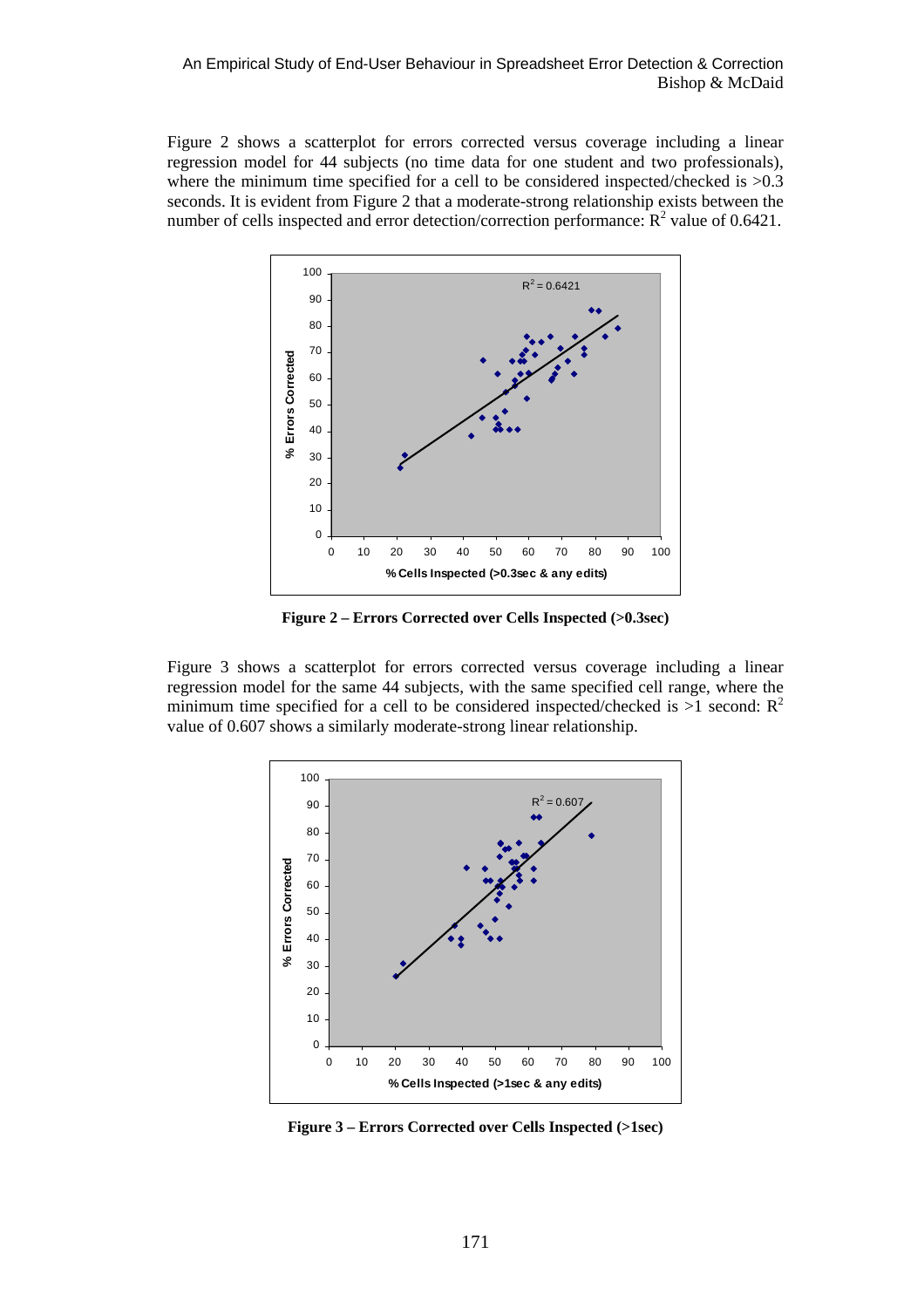A possible application of this research may be as a predictor of spreadsheet reliability based on relevant past error density and debugging performance information and the percentage of critical cells inspected.

The remainder of the analysis focuses on the debugging behaviour of professional participants.

#### **4.3 Unique Formula Debugging Analysis: IF Statement**

Initial analysis was carried out on the time based aspect of the spreadsheet trial regarding professional subjects debugging behaviour of a unique IF formula. The IF formula, see Appendix A – *Office Expenses F20*, was as follows:

```
=IF(F10+F18>7000,"Exceeds Limit","Within Limit")
```
The formula was incorrect, and should have been corrected by changing the 7,000 to 70,000. This change requirement was made known through instructions on the spreadsheet itself. Of the professional subjects, 38% amended the formula correctly. An aspect of professional subject's behaviour that stood out when the resulting data logs were analysed, is that nearly all professional subjects checked/debugged the formula exactly twice, with none amending the formula correctly on their second visit to the cell. The average times spent inspecting the cell for professional participants who amended the cell correctly was 14 seconds on the first visit and 12 seconds on the second visit, those who did not correct the cell formula spent slightly less time inspecting the cell. Although time based analysis has not been carried out on this formula cell for the student subjects, results showed that 58% of the students amended this cell correctly. It may be the case that the professional subjects easily understood the logic of the IF formula, and missed the simple error by not inspecting the formula more thoroughly.

## **4.4 Remote Sheet Reference Debugging**

Analysis was carried out on the behaviour of professional participants in debugging an incorrect formula that included a remote cell reference (a reference to a cell value on a different worksheet within the same workbook). The original and correct value of this formula, see Appendix A – *Projections B19,* is as follows:

| <b>Original Formula</b>       | <b>Correct Formula</b>   |
|-------------------------------|--------------------------|
| $=$ Office Expenses'! $F10*4$ | $=$ Office Expenses'!F18 |

Thirty-eight percent of professional participants corrected this formula error. It was identified that although only 38% of participants discovered and correctly amended the formula, 46% discovered the error but amended it incorrectly. This finding implies that while error detection and error correction are both part of the debugging process, they are still two distinct disciplines, and an individual's error detection capability should not be used as an automatic indication of their ability to correct errors found. Of the student subjects, only 12% corrected this error.

A reason for the very low correction rate for this formula could be that participants only discovered one of the two errors in the formula, and did not consider that there could be more than one error; a *mechanical* and a *logical* error. The cell value of *'Office Expenses'!F18* was a yearly estimate, calculated by a formula that added a range of 3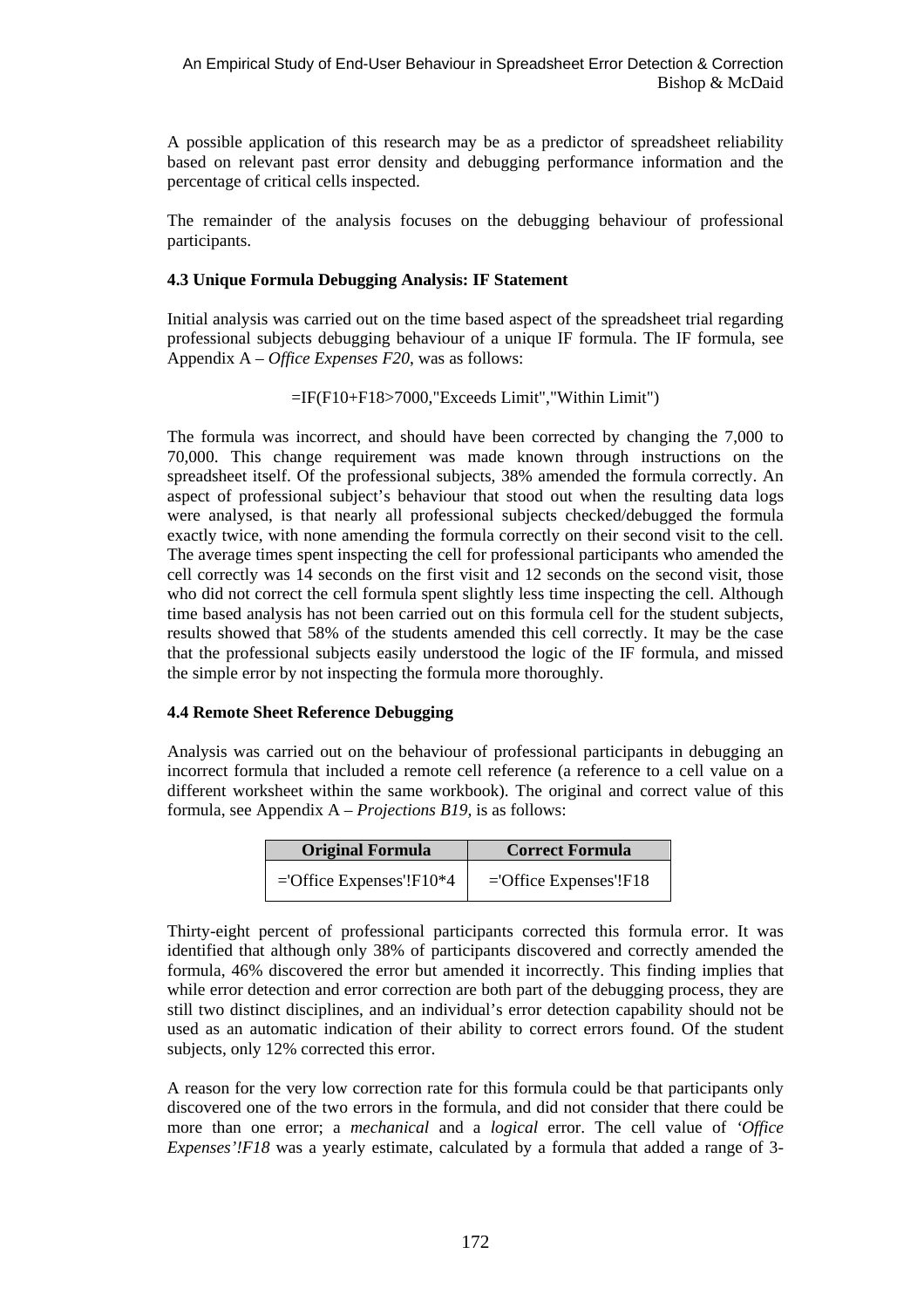month estimates which had been multiplied by 4. An incorrect cell was referenced - a mechanical error, and multiplying the remote cell value by 4 was a logical error; as the relevant remote cell value had effectively been multiplied by 4 already. Of the 46% of professional subjects who discovered the error but amended it incorrectly, 66% of them found the mechanical error but missed the logical error.

Microsoft Excel provides a useful show-precedents auditing tool for inspecting cell formulas, where arrows indicate cells that are referred to by a formula. A problem with this tool occurs when a precedent is on another worksheet. Excel simply lets the user know that a remote cell is being referenced by displaying an icon. Double clicking this icon allows one to go directly to the referenced cell, which entails leaving the sheet currently being inspected. This can be very confusing. The error described above may have had a higher correction rate if relevant information on the remote cell was available without leaving the worksheet currently being inspected. This information could include the remote cells value and formula, the column and row headings associated with the remote cell, the remote cells precedents etc. Further analysis regarding the most and least detected errors was conducted, but is not detailed here.

## **5. CONCLUSION**

Spreadsheets are designed, built and used by a variety of users, many of whom are not professional programmers and are not inclined towards following or learning software development and testing methodologies. This is a major contributing factor to the unreliability of spreadsheets. With the aim of aiding end-users in improving spreadsheet reliability, many spreadsheet auditing and debugging tools have been developed and made available, but tools should support users' natural debugging behaviour. This paper describes an experiment conducted with thirteen industry-based professionals and thirtyfour accounting & finance students designed to unintrusively record end-user behaviour in spreadsheet error detection and correction activities. An experimental spreadsheet model was developed and subjects were asked to correct any errors found directly on the spreadsheet itself.

Overall results show that professionals (experts) are more efficient and effective spreadsheet debuggers than students (novices). Professional subjects outperformed student subjects in detecting and correcting errors of certain categories, namely *formula errors,* with a 16%-25% greater correction rate. Future analysis will aim at identifying the factors and behaviours that contribute to better debugging performance. An important finding is that a relationship exists between the percentage of critical cells inspected and the number of errors detected and corrected. In traditional software testing, predicting the reliability of software programs based on code coverage and defect density is a tried and tested method, which could possibly be applied to the spreadsheet paradigm. This study utilises a small, well-structured spreadsheet. But the question remains whether the findings can be applied to larger, poorly-structured spreadsheets. We believe that experts would outperform novices in debugging regardless, but that greater variance in debugging behaviour would occur with larger, real-world spreadsheets. The future aims of this study are to provide practical information for improving spreadsheet reliability by conducting further experiments and analysis in the near future, and possibly developing a spreadsheet debugging tool based on the experiment findings.

#### **REFERENCES**

Chadwick, D. (2004), "Stop That Subversive Spreadsheet", EuSpRIG Conference 2004, Program, Abstracts and Outlines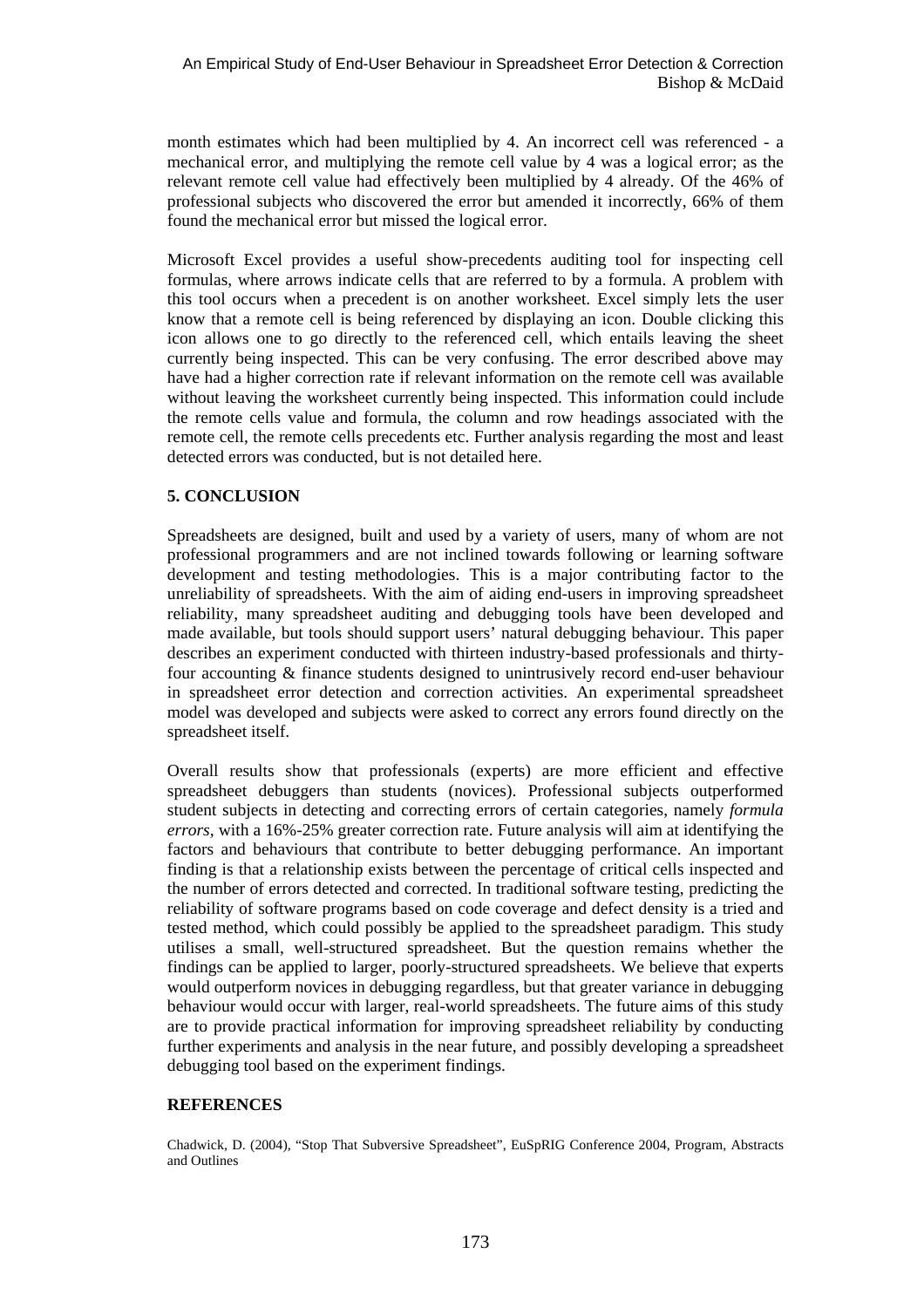#### An Empirical Study of End-User Behaviour in Spreadsheet Error Detection & Correction Bishop & McDaid

Chen, Y. and Chan, H. C. (2000), "An Exploratory Study of Spreadsheet Debugging Processes", 4th Pacific Asia Conference on Information Systems, 2000, 143-155

Croll, G. (2005), "The importance and criticality of spreadsheets in the city of London". Proceedings of the European Spreadsheet Risks Interest Group, 2005.

Fisher, M., II, Rothermel, G., et al, (2006), "Integrating Automated Test Generation into the WYSIWYT Spreadsheet Testing Methodology", ACM Transactions on Software Engineering and Methodology, April 2006, Vol. 15, Issue 2

Galletta, D.F., Abraham, D., El Louadi, M., Lekse, W., Pollailis, Y.A. and Sampler, J.L. (1993), "An Empirical Study of Spreadsheet Error-Finding Performance", Journal of Accounting, Management, and Information Technology (3:2) April-June, pp. 79-95

Galletta, D.F., Hartzel, K.S., Johnson, S., Joseph, J. and Rustagi, S. (1996), "An Experimental Study of Spreadsheet Presentation and Error Detection", Proceedings of the  $29<sup>th</sup>$  Annual Hawaii International Conference on System Sciences

Howe, H. and Simpkin, M.G. (2006), "Factors Affecting the Ability to Detect Spreadsheet Errors", Decision Sciences Journal of Innovative Education, January 2006/Vol.4, No. 1

 Jenkins, R., Deshpande, Y. and Davison, G. (1998), "Verification and validation and complex environments: a study in service sector", Proceedings of the 1998 Winter Simulation Conference, Jan 2001, Vol. 10, Issue 1

Panko, R. (1998), "What We Know About Spreadsheet Errors", Journal of End User Computing 10, 2 (Spring), p15–21

Panko, R. (1999), "Applying Code Inspection to Spreadsheet Testing", Journal of Management Information Systems, Vol. 16, No. 2, pp. 159-176.

Rajalingham, K., Chadwick, D., Knight, B., et al. (2000), "Quality Control in Spreadsheets: A Software Engineering-Based Approach to Spreadsheet Development", Proceeding of the 33rd Hawaii International Conference on System Sciences, IEEE. Vol. 33

Rothermel, G., Burnett, M., Li, L., Dupuis, C. and Sheretov, A. (2001), "A Methodology for Testing Spreadsheets", ACM Transactions on Software Engineering and Methodology (TOSEM), Volume 10 , Issue 1 (January 2001)

Rust, A., Bishop, B., McDaid, K. (2006) "Test-Driven Development: Can it Work for Spreadsheet Engineering", Extreme Programming and Agile Processes in Software Engineering 7th International Conference, Proceedings. 2006, P209-210

Ruthruff, J., Creswick, E., Burnett, M., Cook, C., Prabhakararao, S., Fisher II.M. And Main, M. (2003), "End-user Software Visualizations for Fault Localization", Proceedings of the 2003 ACM Symposium on Software Visualization, P.123 - 132

Sommerville, I. (7th edition) (2004), "Software Engineering", Addison Wesley

Teo, T.S.H. and Tan, M. (1997), "Quantitative and Qualitative Errors in Spreadsheet Development". Proceedings of the Thirtieth Hawaii International Conference on System Sciences, Maui, Hawaii.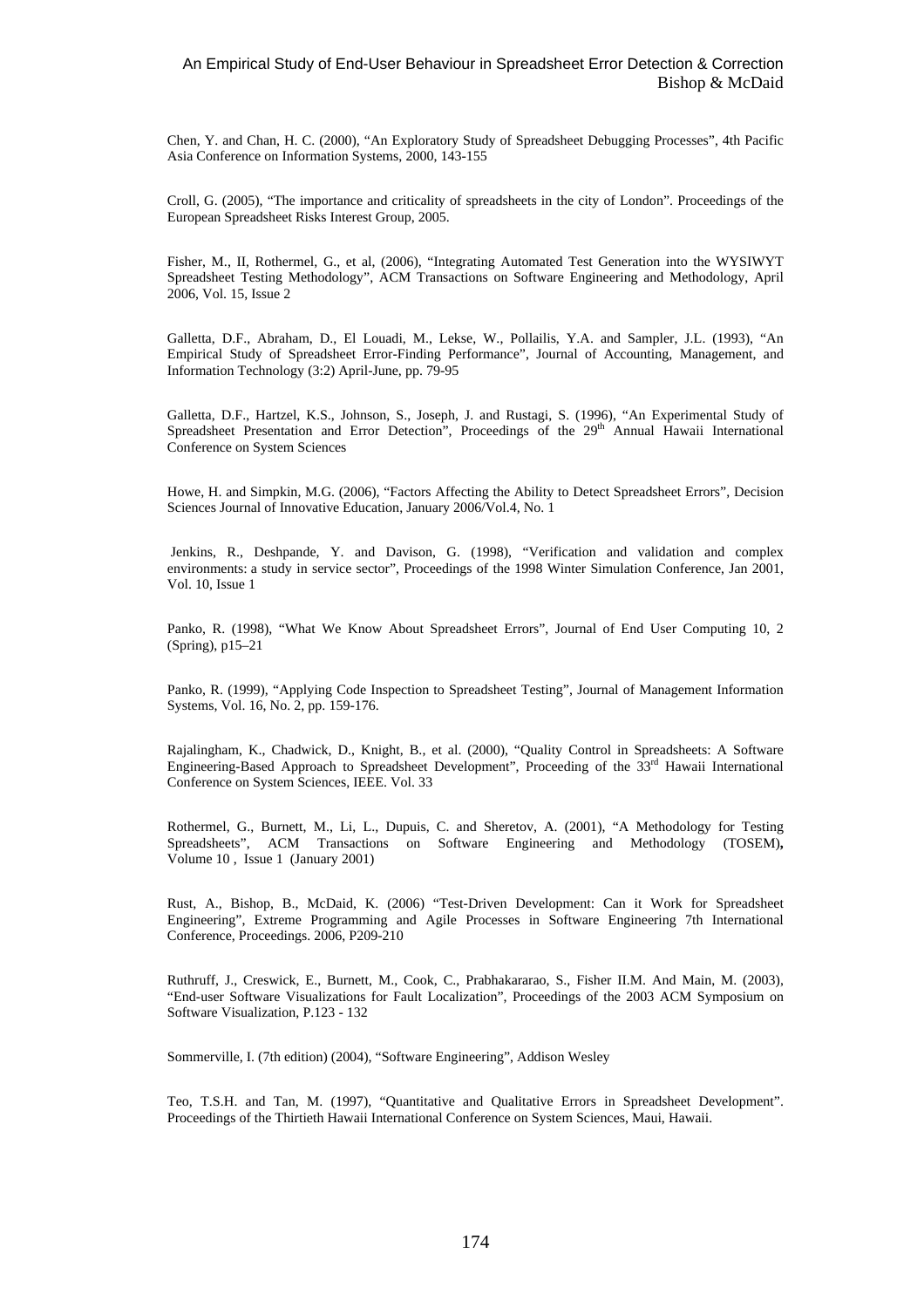# **Appendix A – Experimental Spreadsheet Model with Errors Colour Coded**

# **Error Colour Codes**

| <b>Error Types</b>    |  |
|-----------------------|--|
| Clerical              |  |
| <b>Rule Violation</b> |  |
| Data Entry            |  |
| Formula               |  |

# **Payroll Worksheet**

|                         | A                                | в                                            | с        | D.                                                                     | Ε                  | F.                                  | G                  | H              |                     |
|-------------------------|----------------------------------|----------------------------------------------|----------|------------------------------------------------------------------------|--------------------|-------------------------------------|--------------------|----------------|---------------------|
|                         |                                  |                                              |          | The spreadsheet has opened correctly, please proceed with the exercise |                    |                                     |                    |                |                     |
| $\overline{c}$          | <b>Choi Construction Company</b> |                                              |          |                                                                        |                    |                                     |                    |                |                     |
| 3                       |                                  |                                              |          |                                                                        |                    | Payroll for Week Ending: 15/03/20xx |                    |                |                     |
|                         |                                  | Code                                         | Pay Rate | Regular Hours                                                          | Overtime Hours     | Regular Pay                         | Overtime Pay       | Total          | Subtotals by Code   |
| 5.                      | Adams                            | А                                            | 8.9      | 40                                                                     | 3                  | $=$ C5*D5                           | $=$ C5*1.5*E5      | $=$ F5+G5      |                     |
| 6                       | Baker                            | А                                            | 12.55    | 35                                                                     | n                  | $=$ C6*D6                           | 10                 | $=$ F6+G6      |                     |
|                         | Carlton                          | А                                            | 9.6      | 40                                                                     | o                  | $=$ C7*D7                           | n                  | $=F7+G7$       | $=$ SUM $(H5:H7)$   |
| 8.                      | Daniels                          | в                                            | 10.2     | 35                                                                     |                    | $-C8*D8$                            | $=$ C8*1.5*E8      | $= F8 + G8$    |                     |
| 9                       | Englebert                        | B                                            | 9.6      | 40                                                                     | 5                  | $=$ C9*D8                           | $=$ C9*1.5*E9      | $=$ F9+G9      |                     |
|                         | 10 Franklin                      | в                                            | 11.55    | $-40$                                                                  | 3                  | $=$ -C10*D10                        | =C10*1.5*E10       | $=$ F10+G10    | $=$ SUM(H7:H10)     |
| 11                      | Griffin                          | c                                            | 10.8     | 400                                                                    | 2                  | $= C11*D12$                         | =1.5*C11*1.5*E11   | $=$ F11+G11    |                     |
| 12                      | Hartford                         | c                                            | 9.9      | 40                                                                     | 10                 | $= C12*D12$                         | $= C12*1.5*E12$    | $=F12+G12$     |                     |
|                         | 13 Indio                         | с                                            | 4.2      | 40                                                                     | ٥                  | $= C13*D13$                         | $=$ C13*1.5*E13    | $=$ F13+G13    |                     |
| 14                      | Jackson                          | c                                            | 21.5     | 40                                                                     | 11                 | $= C14*D14$                         | $= C14*1.5*E14$    | $=$ F14+G14    | $=$ SUM $(H10:H14)$ |
| 15<br>16                | Totals                           |                                              |          | =SUM(D5:D14)                                                           | $=$ SUM $(E5:E14)$ | $=$ SUM $(F5:F14)$                  | $=$ SUM $(G5:G13)$ | $=SUM(H6:HT3)$ | $=$ $H16$           |
| 17<br>$H$ $\rightarrow$ |                                  | IN Payroll / Office Expenses / Projections / |          |                                                                        |                    | $\left  \right\rangle$              |                    | <b>TITLE</b>   |                     |

# **Office Expenses Worksheet**

|                                  | А                                                                                | в    | c.         | D      | E                 | F                                                                     |
|----------------------------------|----------------------------------------------------------------------------------|------|------------|--------|-------------------|-----------------------------------------------------------------------|
| $\overline{c}$                   | <b>Choi Contruction Company</b>                                                  |      |            |        |                   |                                                                       |
| $\overline{\mathbf{3}}$          |                                                                                  |      |            |        |                   | Office Expenses for First Three Months of 20xx and Estimated for Year |
| 4                                | <b>Variable Expenses</b>                                                         | Jan  | Feb        | Mar    | Total             | Year (Est)                                                            |
| 5                                | Electricity                                                                      | 245  | 261        | 221    | =SUM(B5:D5)       | $=3*ES$                                                               |
| 6                                | Telephone                                                                        | 1350 | 2350       | 1175   | $=$ SUM $(B6:DB)$ | $=4*EB$                                                               |
| $\overline{7}$                   | Heating (Gas)                                                                    | 383  | 456        | 403    | $=SUM(B7:D7)$     | $=4*E7$                                                               |
| 8                                | Subscriptions                                                                    | 117  | 113        | 150    | $=3*BB$           | $=4*E8$                                                               |
| $\overline{\mathbf{3}}$          | Petty Cash                                                                       | 250  | 275        | 290    | $=$ SUM $(B9:D9)$ | $=4*EB$                                                               |
| 10 <sup>10</sup><br>$\mathbf{u}$ | Total:                                                                           |      |            |        |                   | $=$ SUM $(F5:G9)$                                                     |
| 12                               | <b>Fixed Expenses</b>                                                            | Jan  | Feb        | Mac    | Total             | Year (Est)                                                            |
| 13                               | Rent                                                                             | 2500 | 2500       | 2500   | =SUM(B13:D13)     | $=4*E13$                                                              |
| 14                               | Water                                                                            | 250  | $= C13/10$ | 250    | =SUM(B14:D14)     | $=4*E14$                                                              |
| 15                               | Custodial(Cleaning)                                                              | 130  | 130        | 130    | =SUM(B15:D15)     | $=4*E15$                                                              |
| 16                               | Maintenance Fees                                                                 | 350  | 350        | 330    | =SUM(B16:D16)     | $=4*E16$                                                              |
| 17                               | <b>Food Services</b>                                                             | 450  | 450        | $-450$ | =SUM(B17:D17)     | $=4*E17$                                                              |
| 18                               | Total:                                                                           |      |            |        |                   | =SUM(F13:F16)                                                         |
| 19                               |                                                                                  |      |            |        |                   |                                                                       |
| $\frac{20}{21}$                  | Variable + Fixed Expenses exceed 70,000 limit?                                   |      |            |        |                   | =IF(F10+F18>7000,"Exceeds Limit","Within Limit")                      |
|                                  |                                                                                  |      |            |        |                   |                                                                       |
| $H - 4$                          | $\blacktriangleright$   Payroll $\lambda$ Office Expenses $\angle$ Projections / |      |            |        | l٢                | <b>TITLE</b>                                                          |